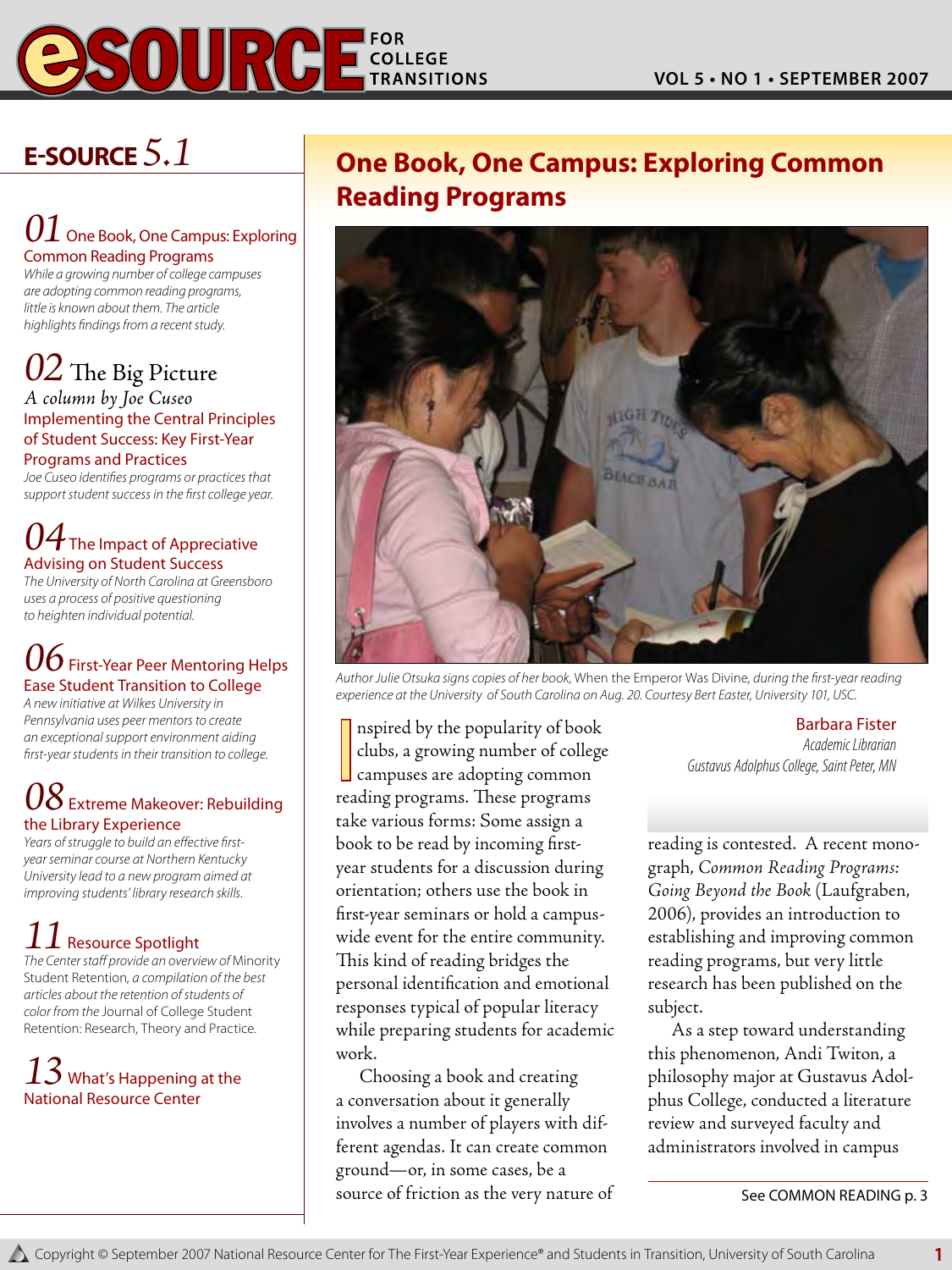

# The Big Picture

#### Joe Cuseo

*Associate Professor, Psychology; Director, Freshman Seminar Marymount College, Rancho Palos Verdes, CA*

# **Implementing the Central Principles of Student Success: Key First-Year Programs and Practices**

This column is the last in a three-<br>part series. In the first part, I<br>argued that all effective propart series. In the first part, I argued that all effective programmatic efforts to promote student success should begin with an attempt to define success clearly in terms of specific, positive student outcomes, such as (a) student retention (persistence), (b) academic achievement, (c) holistic development, (d) educational attainment, and (e) student advancement. In the second part of this series, I identified seven research-based principles that play a key role in promoting the student outcomes. In this column, I describe first-year programs or practices that effectively implement the seven central principles of student success.

#### *1. Personal Validation*

Student success is promoted when students feel personally significant and welcomed by the college. This principle is implemented when (a) members of the college community assemble at first-year convocation ceremonies to officially welcome and celebrate new students; (b) advisors and instructors know and refer to their students by name and know about their educational plans and personal interests; and (c) the college communicates with

students in a personalized manner, acknowledging their individual achievements inside and outside the classroom (e.g., personal e-mail messages congratulating students for contributing to cocurricular activities, attaining academic excellence, or regaining good academic standing following academic probation). *2. Self-Efficacy*

Student success is more likely to be experienced when students believe that their individual effort matters, that they can exert significant influence or control over their personal success. This principle is exemplified by practices that balance challenge with support so that students are neither overwhelmed nor underchallenged. Such practices include (a) college-entry assessment for initial student placement in skill-building courses and careful attention to course prerequisites in the first-year curriculum, (b) summer bridge programs for students who are academically underprepared, (c) first-year seminars that extend beyond newstudent orientation to provide timely support for college-adjustment issues encountered during the critical first term, (d) Supplemental Instruction in first-year courses that have disproportionately high failure and withdrawal rates, and (e) honors courses and programs that provide optimal challenges for high-achieving students.

#### *3. Sense of Purpose*

Student success is enhanced when students find purpose in their college experience and perceive relevant connections between school and their personal life. This principle is implemented by (a) academic advising programs that help students see the connection between their present academic experience and their future life plans and that broaden students' perspectives with respect to their personal life choices; (b) first-year seminars that actively engage students in connecting their current college experience with their future educational and life goals (e.g., assignments in which students develop an undergraduate educational plan for general education, explore or confirm an academic major, and make tentative career plans); (c) reality-based learning experiences, such as cases, problembased or project-based learning, role plays, and simulations; and (d) experiential learning opportunities for first-year students in which they learn through direct, first-hand personal experience and self-discovery (e.g., service-learning programs that are relevant to their intended or potential vocational plans).

#### *4. Active Involvement*

The likelihood of student success increases with greater student engagement in the learning process, i.e., with the amount and quality of time and energy students invest in the college experience—both inside and outside the classroom (Astin, 1999). This

See CUSEO p. 3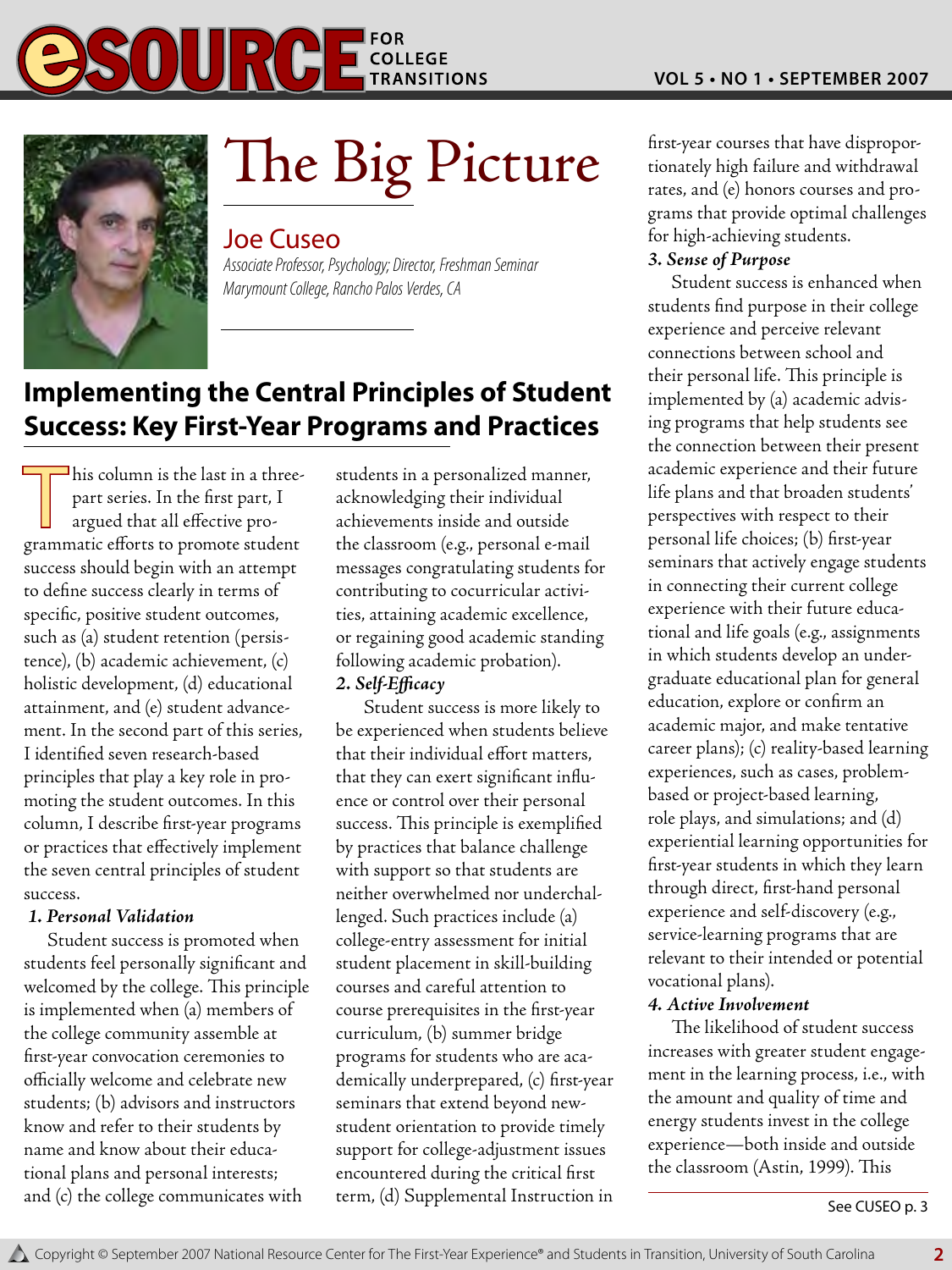#### Common Reading Cont. from p. 1 *Program Goals*

common reading programs in January 2007. Highlights from her research are reported here.

 Twiton's online survey, taken by 130 participants who administer common reading programs, explored who is involved, how books are chosen, how the programs are received on campus, what the goals of the programs are, and whether those goals are met. Responses were gathered from program coordinators listed on the National Resource Center for The First-Year Experience and Students in Transition web site (**www. sc.edu/fye**) and through electronic discussion lists.

#### *Program Administration*

The majority of respondents reported that their programs had been started within the past four years, though about 18% had been in existence for seven years or more. Respondents reported a majority of programs are based in academic affairs or are a collaboration between units in academic affairs and student affairs, with 20% based solely in student affairs. In many cases, programs were administered through a first-year experience office. Faculty were most likely to be involved in book selection, though it is common for students and staff to also be included in the choice.

#### *Participants*

First-year students are the primary participants, with faculty and staff also involved. About 10% of respondents reported that upper-division students and/or the local community also participated in the program.

The most frequent goals for common reading programs, according to respondents, were to model intellectual engagement and to develop a sense of community. Also frequently cited were (a) encouraging reading, (b) providing an opportunity to understand diverse perspectives, and (c) adding an academic component to orientation. Over half of respondents reported the book was often used as a reading in first-year courses. In narrative comments, several respondents mentioned the value of approaching a text from interdisciplinary perspectives and encouraging critical thinking. While twice as many respondents felt their programs were largely or very successful as those who felt they were only moderately successful, many respondents said their programs were too new to tell.

#### *Book Selection*

When choosing a book, finding one that will stir discussion was most important to respondents. Also important were selecting a book that students would enjoy reading and, to a lesser extent, choosing one that raises questions of meaning and value. Interestingly, literary value and providing an intellectual challenge were considered less important qualities. That said, respondents reported that only occasionally or rarely did they hear people say they felt the wrong book was chosen. For the most part, campus response was positive.

#### *Strengths and Challenges*

The survey also asked for narrative responses on the strengths and challenges of their programs. Creating

#### Cuseo Cont. from p. 2

principle is most effectively implemented inside the classroom through the use of engaging, student-centered pedagogy, which gives more opportunity for student talking and shifts the responsibility for learning to the students (e.g., interactive class discussions and small-group learning experiences that allow all students—not just the most assertive or most verbal—to become more actively involved in the classroom). Active involvement in campus life outside the classroom is promoted by practices that deliver academic support intrusively, i.e., the college initiates supportive action by reaching out to students and bringing or delivering support to them, rather than passively waiting and hoping that students take advantage of these services on their own. This would include first-year seminars that bring campus-support professionals to class as guest speakers or course assignments that connect new students with key academic support and student development services.

#### *5. Reflective Thinking*

Students are more likely to be successful when they make conceptual connections between what they are attempting to learn and what they already know or have previously experienced.

This principle is most effectively implemented by writing-to-learn assignments (e.g., one-minute papers, learning logs, learning journals, and student portfolios) that encourage students to reflect on what they are learning and connect it to their personal experiences or what they have previously learned.

See COMMON READING p. 5 See CUSEO p. 7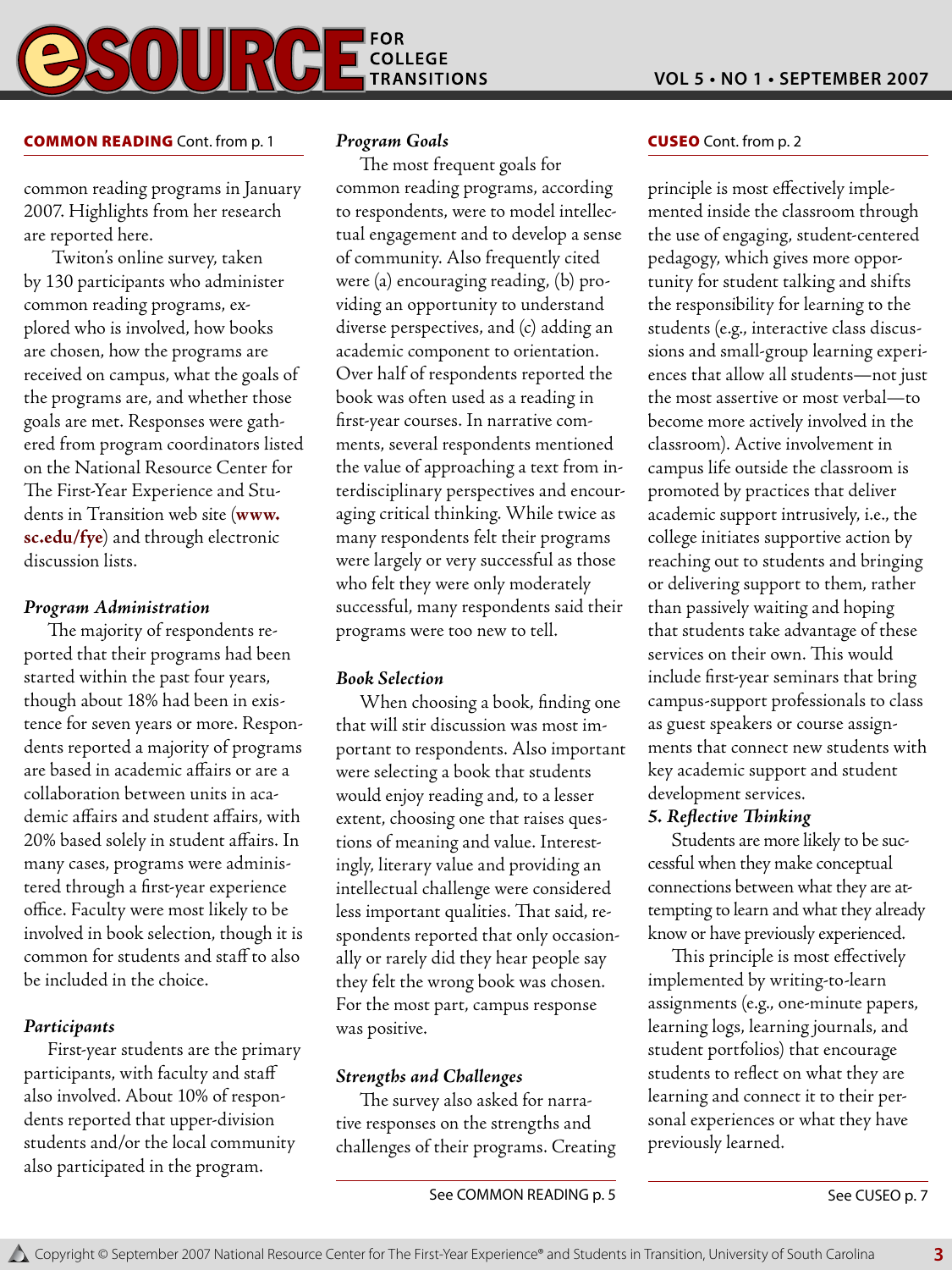# **The Impact of Appreciative Advising on Student Success**

**A** ppreciative advising is a power-<br>ful tool for building rapport<br>strangths, unleashing their hones and ful tool for building rapport strengths, unleashing their hopes and dreams, and devising plans to make those hopes and dreams come true. Built on the organizational development theory of appreciative inquiry (Cooperrider, 1990), appreciative advising emerged from a 2002 article by Bloom and Martin titled "Incorporating Appreciative Inquiry into Academic Advising." Hutson (2004, 2006) later coined the term appreciative advising, and, in 2006, an Appreciative Advising Interest Group was formed within the National Academic Advising Association (NACADA). This article describes appreciative advising and the successful infusion of these concepts into a program for academic probation students, students changing their majors, and students who have been readmitted to the institution.

Through a process of positive questioning, appreciative advising aims to identify personal strengths and sources of motivation to heighten individual potential. It is predicated on two premises. First, students' motivation to achieve tends to peak when institutional expectations and student perceptions of ability and personal strengths align. Second, academic advisors can assist students in identifying these strengths and aligning them with institutional expectations through positive questioning (Hutson, 2006).

There are four stages in appreciative advising: (a) discovery, (b) dream, (c) design, and (d) destiny. The discovery stage involves build-

#### Bryant L. Hutson

*Associate Director for Student Academic Services University of North Carolina at Greensboro, Greensboro, NC* 

#### Jennifer L. Bloom

*Clinical Associate Professor and Director of the Master's Degree Program for the Higher Education & Student Affairs Program University of South Carolina, Columbia, SC* 

ing rapport with the student through positive, open-ended questions, soliciting a narrative in which the student describes a successful experience. The advisor listens for areas in which the student reveals strengths and passions, asking questions that lead the student to describe them in detail. The dream phase is focused on learning about the student's hopes and dreams. Subsequently, in the design phase, the advisor and student work together to align the student's strengths and passions with a course of study and career path. The destiny phase takes into account that students' dreams often change over time and that there are often unexpected roadblocks. The advisor supports and helps the student devise creative solutions to impediments along his or her journey. Ultimately, students become *appreciative* of their strengths and how they may be aligned with academic and personal plans.

The Student Academic Services (SAS) office at the University of North Carolina at Greensboro

(UNCG) has used appreciative advising with a wide range of populations over the past several years, including students who have been required to change majors, probation students, and readmitted students. SAS has used appreciative Advising to assist declared prenursing majors who have not met entrance or continuance requirements for their program. These students frequently struggle to identify an alternative major. SAS began using appreciative advising interviews with these students in spring 2005 and currently includes all prenursing majors who have a cumulative GPA below 2.7. Of the 145 program participants, 30% have changed their major, while an additional 43% continue to be advised through SAS. Additionally, participants have reported an improved sense of empowerment and control over their academic situation.

Appreciative advising can also be a powerful tool for providing insight into areas of strength when students feel academically discouraged, such as when they are placed on academic probation. Frequently, students are reminded of what motivated them to go to college and why family and teachers supported them to do so. A program in which appreciative advising has evidenced great success is UNCG's SAS 100 program, an eight-week course that combines mandatory classroom attendance with regular face-to-face meetings with the instructor. SAS 100 is required for all students who are placed on academic probation at the end of their first degree-seeking semester at UNCG. Initially, the SAS 100 program used a deficit-based approach that emphasized the im-

See ADVISING p. 7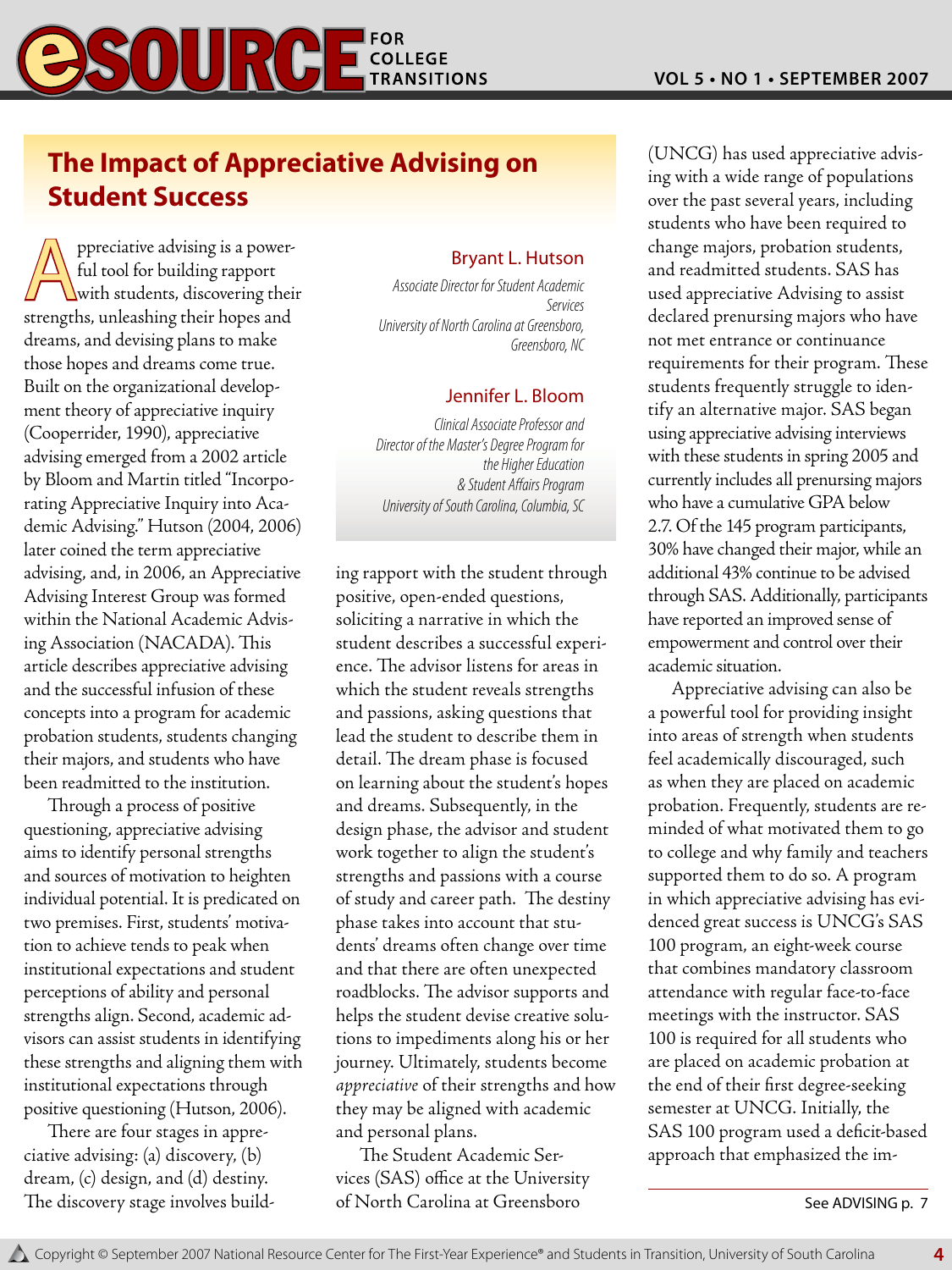# **COLLEGE**  $\begin{array}{c} \textbf{0} \textbf{1} \textbf{I} \end{array}$

common ground or developing a sense of community were often mentioned as strengths, as were strong support from upper administration and faculty. In some cases, connections with alumni, parents, and the greater community were mentioned. In others, the bridges built between student affairs and the academic program were particularly valued. In many cases, having the author on campus was seen as a benefit.

A commonly mentioned weakness of common reading programs was that students didn't always read the book. According to one respondent, "Once they realize it isn't tied to a grade, they blow it off." Integrating the reading into courses and getting buy-in from faculty were frequent issues. Two respondents found that support from higher administration was actually a drawback: "Unfortunately, some English faculty believed it was the administrator's idea so they do not support it. Our greatest challenge is to overcome that particular political issue." Choosing the right text was also challenging. As one respondent said, "By far, the greatest challenge is choosing the book. Everyone knows better than you!"

Though the number of common reading programs has increased in recent years, a few institutions have chosen to use a packet of readings or essays written by faculty around a common theme instead of a book. At least one institution has dropped a

**COMMON READING** Cont. from p. 3 book in favor of a common film. Still, **CUSEO** Cont. from p. 3 common reading programs offer an intriguing opportunity to explore as a campus what books, reading, and community really mean.

#### **References**

Laufgraben, J. L. (2006). *Common reading programs: Going beyond the book* (Monograph No. 44). Columbia, SC: University of South Carolina, National Resource Center for The First-Year Experience and Students in Transition.

For a list of common reading programs and selected books visit Summer Reading Programs at **http:// sc.edu/fye/resources/fyr/index. html**

#### **Contact**

Barbara Fister Academic Librarian Gustavus Adolphus College Saint Peter, MN Phone: (507) 933-7553 **Email: fister@gustavus.edu**

#### **Related article in E-Source**

Bukics, R.M., & Clemence, K. (2007). *Lafayette's first-year students analyze a film for their common reading. 4***(4), 8-9, 15**.

#### *6. Social Integration*

Student success is augmented by human interaction, collaboration, and the formation of interpersonal connections between the student and other members of the college community—peers, faculty, staff, and administrators. This principle is exemplified by (a) new-student orientation programs that move beyond information dissemination and campus tours and moves toward community-building practices that connect new students with each other, with peer leaders and role models, with student development professionals, and with the college faculty; (b) use of collaborative and cooperative learning practices inside the classroom that transform group work into team work by intentionally forming diverse learning teams composed of students who can learn the most from each other and by assigning teammates complementary roles that enable them to work interdependently toward completion of a common work product; and (c) learning communities in which cohorts of students coregister for the same block of courses during the same academic term to create a supportive peer community.

#### *7. Self-Awareness*

Student success is promoted when students gain greater awareness of their own attitudes and values, their learning styles and thinking patterns, and their personal attitudes and habits. This principle is implemented by practices that promote students' mindfulness about who they are and how the learn, such as (a) self-assessment inventories that increase self-

See CUSEO p. 7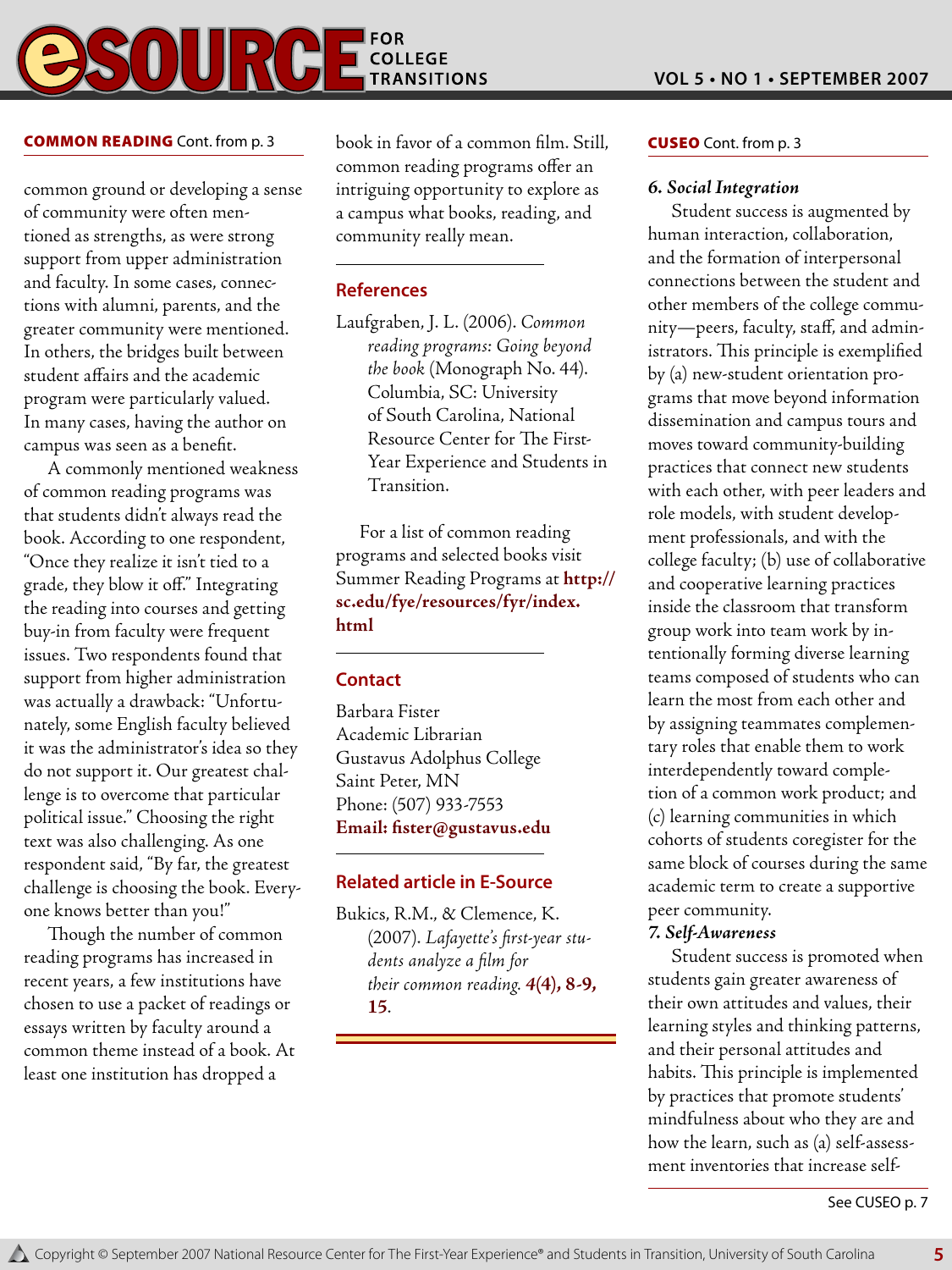# **ESOURGE FOR A LITRANSITIONS**

# **First-Year Peer Mentoring Helps Ease Student Transition to College**



*Mentor Kaitlin Taber-Miller responds to a first-year student who posted questions on the HelloWilkes web site. Courtesy Mark Golaszewski, marketing communications manager, Wilkes University.*

In the summer of 2006, Wilkes University in Pennsylvania implemented<br>a new mentoring program designed<br>to eid its incoming class of 560 sty. n the summer of 2006, Wilkes University in Pennsylvania implemented to aid its incoming class of 560 students in their transition to college. This initiative used peer mentors to create an exceptional support environment for first-year students and was based on three fundamental tenets: (a) start early, (b) provide an online social community, and (c) link mentoring to orientation. The decision to start the program was based on an online student survey conducted in fall 2005 in which 77% of all respondents ( $N = 466$ ) indicated that having a peer mentor would have been extremely beneficial during their first semester in college.

#### *Starting Early*

The Office of Student Development matches each incoming first-year

# Philip Ruthkosky

*Director of Student Development*

#### Sharon Castano

*Internship & Mentoring Coordinator Wilkes University, Wilkes-Barre, PA*

student with a peer mentor from a similar major, who has been trained to provide extra student support and serve as an additional source of advice, motivation, and encouragement. One of the unique features of the program is that the mentoring relationship is initiated three months prior to the beginning of the fall semester when all incoming students receive a personalized letter from their mentor. Although the mentors are given creative freedom in drafting their letters, each mentor is asked to include (a) a personal e-mail/instant message account

where their students can reach them to ask questions and receive personal advice and (b) instructions on how to access the online mentoring community, an electronic forum where incoming students and all the mentors can communicate. Providing first-year students with a studentlevel outlet for advice several months in advance of the start of their first semester allows them to get a head start on common first-year challenges that would normally not surface until the beginning of the semester. In a recent survey of Freshman Summer Orientation students (*N* = 354), 52% of the respondents indicated that they had contact with their mentors prior to summer orientation in the months of May and June.

#### *Offering Online Social Communities*

In addition to the one-on-one mentoring that is inherent to the program, Wilkes also uses an online social community designed to allow first-year students to interact with all of the mentors. The online social community provides incoming students with a convenient channel for information and allows students to participate in discussions on general first-year topics and those specific to Wilkes and the surrounding community. The Wilkes mentoring community (**www.hellowilkes.com**) is monitored by mentors who respond to questions and prompt online discussions on pre-selected topics such as roommate relationships, safety, campus resources, student activities, time management, study strategies, and new student orientation. The discussion topics are generated by the

See PEER p. 9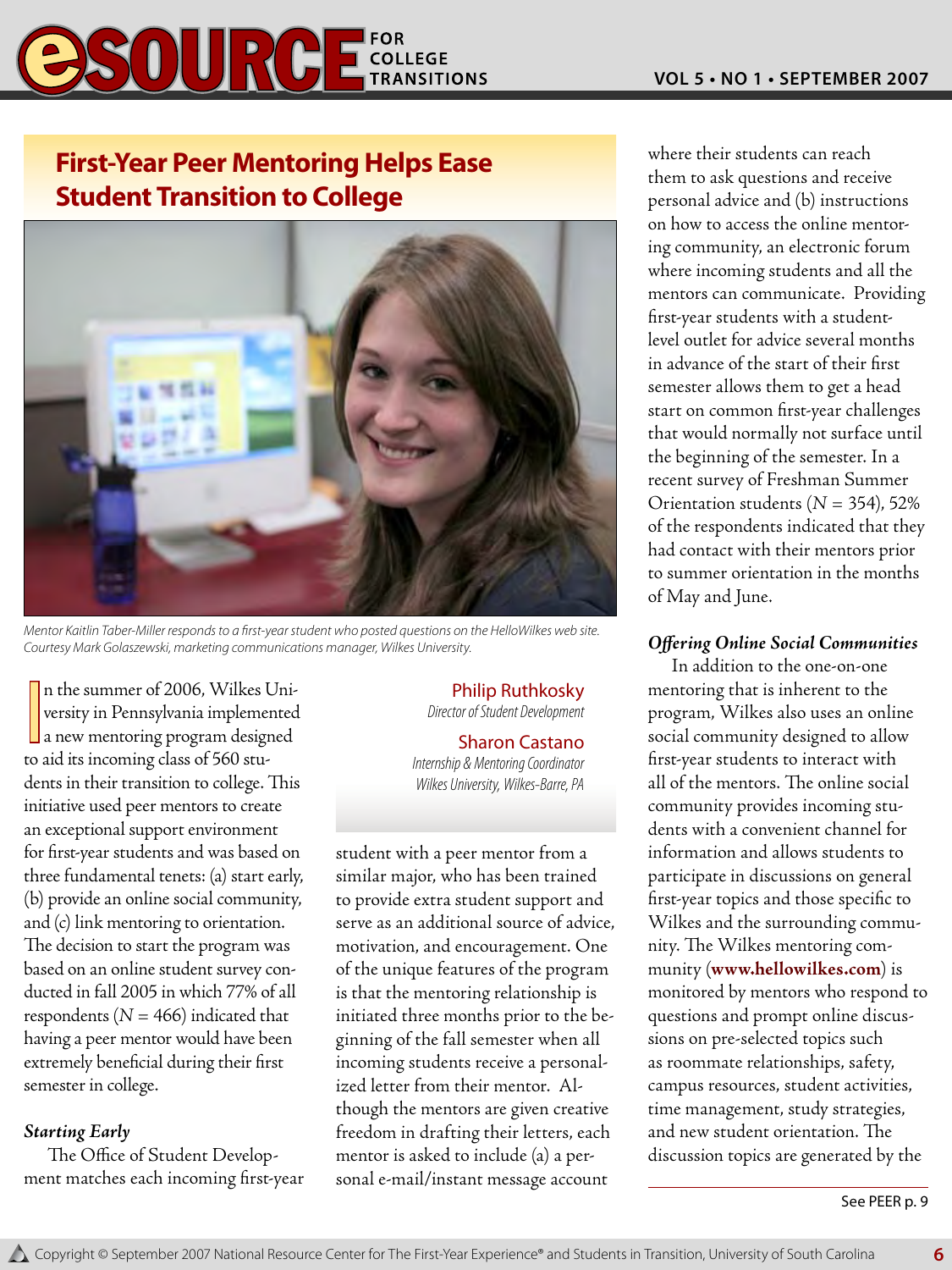

#### **ADVISING** Cont. from p. 4

provement of study skills, but increases in retention and academic performance for participants were negligible. After the appreciative advising approach was introduced, retention of first-time probation students improved 18%. Additionally, when control and treatment groups were compared, the treatment group achieved a statistically significant GPA gain of .73 (*p* = .03) compared to the control group at .42 (Hutson, 2006).

At UNCG, students who have been dismissed for academic reasons may appeal for readmission after one year. In a fall 2006 pilot, readmitted students were asked to voluntarily sign a contract with SAS committing to several appreciative advising sessions in which they identified personal strengths and interests, developed a personal academic recovery plan, and found sources of academic and personal support. At the end of the fall 2006 semester, 90% of the participants in the program were eligible to continue in the spring 2007 semester, and 58% earned term GPAs of more than 3.00. The mean GPA among participants was 2.86. Conversely, among students who did not participate, 33% were eligible to continue, and the mean GPA was 1.29.

The field of appreciative advising is still young, yet it has proven to be a powerful mechanism for increasing student retention and achievement at UNCG. The results of the UNCG studies indicate great potential of appreciative advising principles. They can be infused into first-year experience programs, student retention programs, early warning systems, and more. Appreciative advising guides students to uncover and appreciate the strengths and passions that they

have brought with them to the institution. It is perhaps the best example of a fully student-centered approach.

#### **References**

- Bloom, J. L., & Martin, N. A. (2002). Incorporating appreciate inquiry into academic advising. *The Mentor*, *4*(3). Retrieved April 2, 2006, from **http://www.psu. edu/dus/mentor/020829jb.htm**
- Cooperrider, D. L. (1990). Positive image, positive action: The affirmative basis of organizing. In S. Srivastva & D. L. Cooperrider (Eds.), *Appreciative management and leadership: The power of positive thought and action in organizations* (pp. 91-125). San Francisco: Jossey-Bass.
- Hutson, B. L. (2004, February). *Overlooked populations: An exploration of diversity among academic probation students.* Paper presented at the 2004 North Carolina NACADA State Conference, Greensboro, NC.
- Hutson, B. L. (2006). *Monitoring for success: Implementing a proactive probation program for diverse, at-risk college students.* Unpublished doctoral dissertation, University of North Carolina at Greensboro.

#### **Contact**

Bryant L. Hutson Associate Director for Student Academic Services The University of North Carolina at Greensboro Greensboro, NC Phone: (336) 334-3874 E-mail: **blhutson@uncg.edu**

#### **CUSEO** Cont. from p. 5

awareness and self-insight by giving students a comparative perspective on their learning styles, learning habits, personal interests, and personal values and (b) self-monitoring and meta-cognition (thinking about thinking) practices, such as having students reflect and record the conceptual steps they take while solving problems, making choices, and reaching decisions.

In summary, first-year programs and practices that most effectively implement the central principles of student success are those that validate students as individuals; balance challenge with support; provide relevance and purpose; and encourage student learning that is active, reflective, collaborative, and mindful.

#### **Reference**

Astin, A. W. (1999). Student development: A developmental theory for higher education. *Journal of College Student Development*, *40*(5), 518-529. (Originally published in 1984)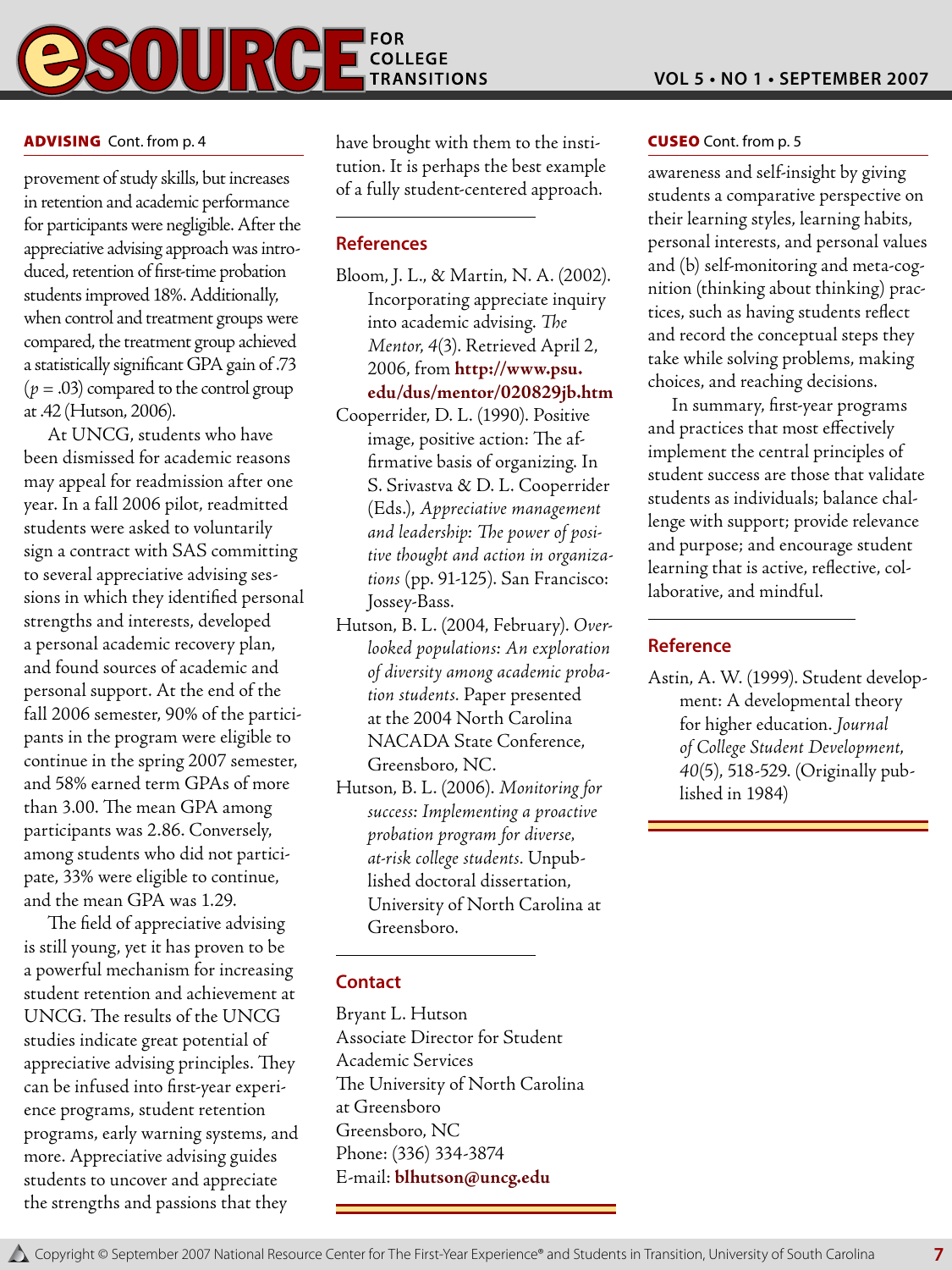# **BSOURGE FOR A TRANSITIONS**

# **Extreme Makeover: Rebuilding the Library Experience**

Information literacy is the cornerstone of lifelong learning. At<br>Northern Kentucky University<br>it is quatemary for First Year Dro nformation literacy is the cornerstone of lifelong learning. At it is customary for First-Year Programs and Steely Library to introduce first-year students taking the three-credit elective, Orientation to College (UNV 101), to resources and services within the library and to basic research strategies. Yet, making the library relevant to traditional-age, first-year students can be challenging. With information so readily available via sexier formats such as YouTube, Facebook, wikis, blogs, and Google, announcing to students, "Today we are going to visit the library," is usually met with flat expressions and maybe even a moan or two.

For years, we have struggled to build an effective combination of information, hands-on activities, and assignments in UNV 101 that would engage the reluctant student. Usually, UNV 101 instructors would opt for approaches that they felt most comfortable with, or that they had time for in their course schedule. For example, some instructors would ask their students to do an audio walkabout or a virtual tour of the library and then follow up with a worksheet. Other instructors would simply cross that topic off the list after the students completed the self-guided tour. Students often considered the experience busy work or a waste of time.

But, other instructors would create detailed research assignments integrating various skills related to information literacy. Though these

#### Peg Adams

*Interim Director/Assistant Director, Office of First-Year Programs*

#### Mary Todd Chesnut

*Assistant Professor/Coordinator of Information Literacy, Steely Library Northern Kentucky University, Highland Heights, KY*

assignments were typically linked to UNV 101 topics and facilitated a connection to class discussion, students became frustrated and overwhelmed because not enough instructional scaffolding was provided to help students meet the objectives of the assignment. Despite good intentions and some success, the information literacy component of the UNV 101 curriculum was inconsistent and in need of an extreme makeover.

That makeover was completed in 2005 when the planning committee—inspired by Rita Smilkstein's (2003) brain-based learning research in *We're Born to Learn: Using the Brain's Natural Learning Process to Create Today's Curriculum*—embraced the author's concept of meeting the students where they are. We agreed that first-year students were "at Google" in their research development, and librarians would meet them there by demonstrating more scholarly approaches to research, such as limiting searches by domain or using Google Scholar, which limits searches to more scholarly items (e.g., professional papers and articles, theses, or conference proceedings) than traditional search engines. The librarians at Steely also agreed to offer brief instruction on two library databases, Facts.com and Historical New York Times, researching issues related to the 2005 common reading selection *All But My Life* by Gerda Weismann Klein. The common reading selection was chosen because all firstyear students had been reading and discussing the book in their first-year courses. These two databases yielded a more scholarly bank of research and demonstrated to students the value of going beyond Google. Additionally, a small-group exercise was designed that engaged students in formulating searches, supporting Smilkstein's theory that we learn what we practice.

With the instructional blueprint developed, slight modifications were made in 2006. The UNV 101 Library Week was offered in September, and the entire library instruction program was dedicated to teaching UNV 101 classes. Additional sessions were added to accommodate all class sections. A large banner was hung at the library entrance welcoming first-year students, and special signs were placed around the classroom that advertised the various services of the library. UNV 101 Library Week adopted another common reading selection, *Restavec* by Jean Robert Cadet, and a library resource guide was created to help students more easily research topics related to the book. Throughout Library Week, UNV 101 helped students achieve (a) an orientation to the basic services of the library; (b) an appreciation for the importance of information in daily life; (c) an understanding that

See LIBRARY p. 10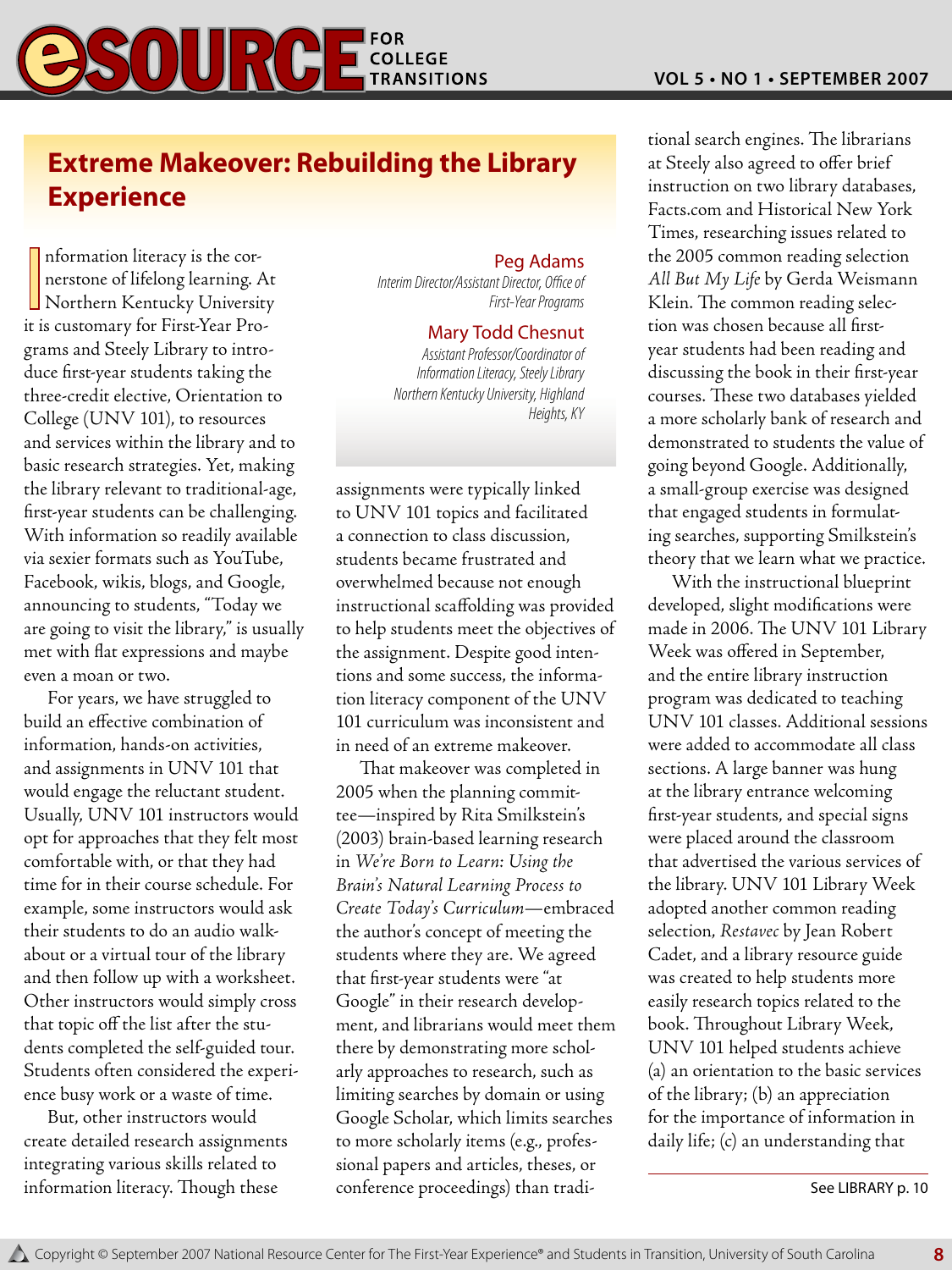# **COLLEGE** SOUR

#### PEER Cont. from p. 6

mentors and student development staff and are changed periodically to correspond to a timeline of common first-year issues. Students can access the discussions by pointing their mouse at one of the 43 picture blocks on the web site. As one first-year student noted, "The web site is an easy way to ask questions and receive quick answers; it gave me a lot of helpful information that I would not have otherwise considered." All students receive a username and password to the online community as soon as they are accepted to Wilkes. During the first three weeks of May 2007, the mentoring community received 1,927 hits and was visited by approximately 400 incoming first-year students.

#### *Linking Mentoring to Orientation*

When first-year students arrive on campus for summer orientation, they are greeted by their mentors, who have also been trained to serve as orientation leaders. In addition to leading their students through a series of ice-breaker activities and tours of the campus and local community, mentors also attend students' small-group meetings with academic advisors and work alongside first-year students during a half day of community service. Based on informal feedback, linking the mentoring program to orientation has yielded several benefits.

Since many first-year students started communicating with their mentors prior to the June and July orientation sessions, they reported feeling less anxious about coming to campus to stay overnight for the first time. As one first-year student who

was communicating with her mentor throughout the summer noted, "I liked communicating with my mentor. She provided me with great information, and just by talking to her I felt welcomed and involved in the school before I even arrived."

By serving as orientation leaders, mentors had the opportunity to spend quality face-to-face time with their students during the two-day program and establish the foundations for trusting relationships.

Since the inception of the program, the Admissions Office and Office of Student Development have both reported a significant decline in the number of calls received from students in the months book ending summer orientation. Ostensibly, this is an indication of first-year students' penchant to contact their student mentor for answers to their questions.

Parents were very pleased to have the opportunity to meet their son's or daughter's mentor at orientation and felt comfortable that their student would have a positive role model on campus to turn to for questions and concerns.

#### *Assessing the Program*

At the midpoint and conclusion of the fall 2006 semester, self-administered questionnaires were provided to first-year students to assess their satisfaction with the inaugural program and the extent to which the program's objectives were accomplished. In addition, small focus groups were conducted with approximately 15% of the class. The results from both the quantitative and qualitative studies have been promising. The survey results ( $N = 157$ ) revealed that 83% of the respondents felt that the mentoring program was beneficial in helping ease their transition to Wilkes. When asked during the focus groups to rank the most important benefits of the mentoring program, 25% of the respondents indicated that the mentoring program helped them adjust to the social life on campus, 25% responded that their mentor's academic advice and support was the most important benefit, and 24% said having someone to introduce them to campus resources was important. Despite the availability of the online community and other forms of electronic communication, the preferred method of communication among students after the start of the fall semester was face-to-face (44%) followed by electronic communication (37%).

#### **Contact**

Philip Ruthkosky Director of Student Development Wilkes University Wilkes-Barre, PA Phone: (800) WILKESU, Ext. 4108 E-mail: **philip.ruthkosky@wilkes. edu**

#### **Related articles in E-Source**

- Beatrice, J., & Shivley, P. (2007, May). Peer mentors target unique populations; Increase use of campus resources, *4(5),* **1, 3, 5.**
- Dye, B.R., Pinnegar, S., Daynes, J.G., & Esplin, P. (2005, April). Using story cycles to study peer mentor's learning, *2(5),* **6.**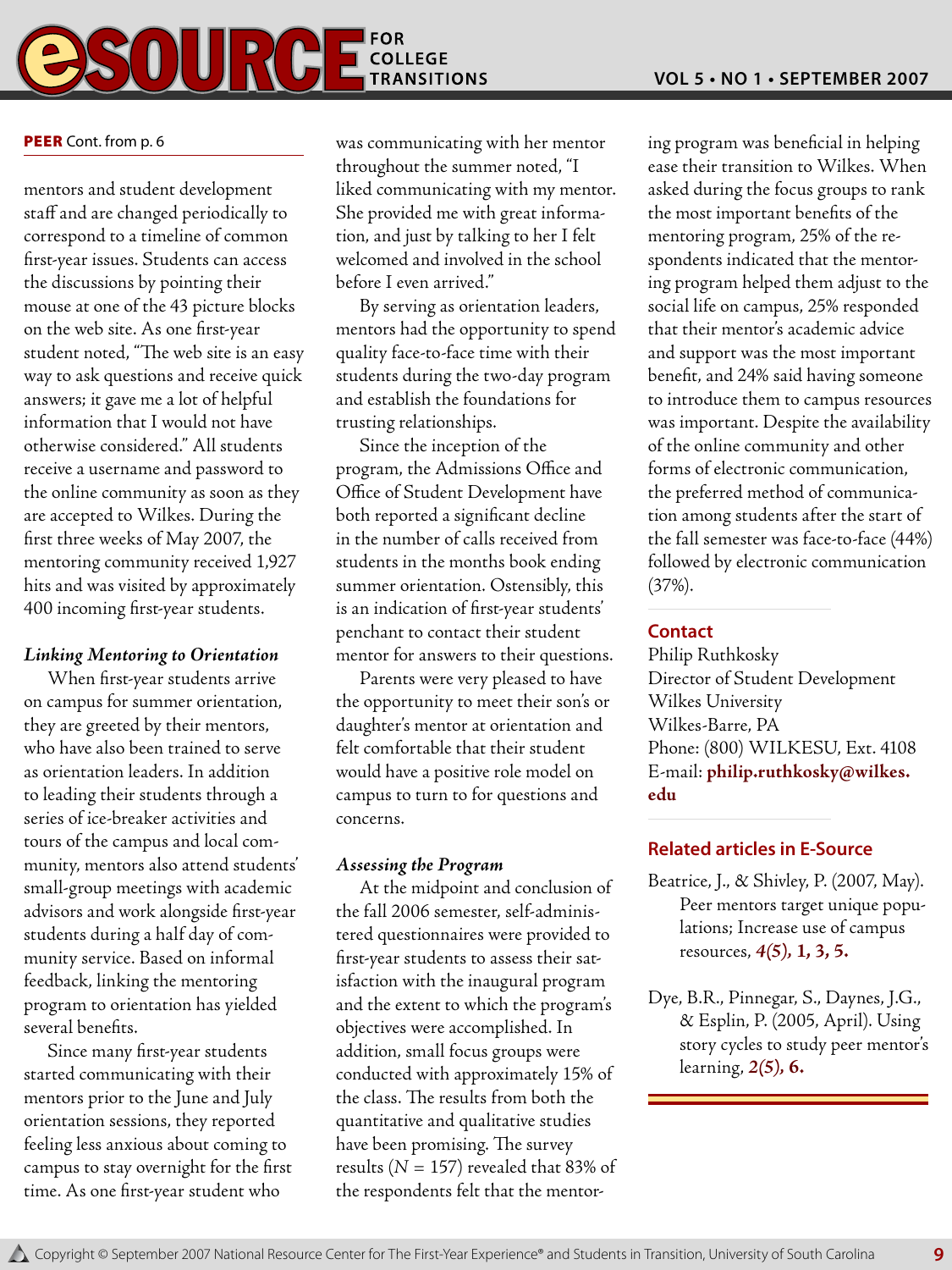

#### **LIBRARY** Cont. from p. 8

information searching requires time, diligence, and practice; and (d) an understanding that skills are developed over time. In the end, the new approach resulted in an effective, consistent, meaningful, and active learning experience for first-year students.

First-Year Programs and the Library collaborated to promote Library Week, with a librarian presenting the plan to UNV 101 professors during the summer and through regular announcements via the First Year Program electronic mailing list for several months prior to the start of the week. Out of 53 first-year class sections, 43 attended UNV 101 Library Week in 2005, and 42 out of 46 in 2006—a total of almost 1,000 first-year students each year. Faculty feedback was elicited through feedback cards returned via campus mail or electronically. Comments were favorable:

- "The brainstorming activity worked out well."
- <sup>l</sup> "I feel that the information opened students' eyes to the wealth of resources available here on campus."
- "Upon discussion afterward with my class *every one* of my students found it beneficial."
- "Many appreciate the fact that you show them how to research using Google as well as databases."

For the 2007 UNV 101 Library Week, we plan to remodel the program slightly, adding more activelearning opportunities to further engage the students and offering a

new approach to presenting the services of the library. We will continue to assess the foundations of where students are in their current research skills and challenge them to build upon these skills. These collaborations between First-Year Programs and Steely Library took a learnercentered approach and solidified a foundation for life-long learning.

Please visit these web sites for more information:

- <sup>l</sup> **http://library.nku.edu/**
- <sup>l</sup>**http://www.nku.edu/~firstyear**
- <sup>l</sup>**http://www.nku.edu/~nkubc**

#### **References**

- Cadet, J. R. (1998). *Restavec: from Haitian slave child to middle-class American.* Austin, TX: University of Texas Press.
- Klein, G. W. (1995). *All but my life*. New York: Hill and Wang.
- Smilkstein, R. (2003). *We're born to learn: Using the brain's natural learning process to create today's curriculum*. Thousand Oaks, CA: Corwin Press, Inc.

#### **Contact**

Peg Adams

Interim Director/Assistant Director Office of First-Year Programs Northern Kentucky University Highland Heights, KY Phone: (859) 572-1493 E-mail: **adamspe@nku.edu**

#### **Related article in E-Source**

National Survey Finds Library Instruction Frequent Component of First-Year Seminar. (2003, October). *1***(2)***,* **5**.

#### **OSOURC FOR**<br>COLLEGE<br>TRANSITIONS

*E-Source for College Transitions* (ISSN 1545-5742) is published bi-monthly by the National Resource Center for The First-Year Experience and Students in Transition at the University of South Carolina, Columbia, SC 29208. Telephone (803) 777-6029. A single-year subscription is \$40. A multiple-year subscription is \$35 per year. An institutional subscription is \$100 per year or \$95 per year for a multi-year subscription.

The National Resource Center has as its mission to support and advance efforts to improve student learning and transitions into and through higher education.

The Center, a nonprofit organization, will use proceeds from the newsletter to defray publication costs, support research, and disseminate information.

The First-Year Experience is a trademark of the University of South Carolina. A license may be granted upon written request to use the term The First-Year Experience. This license is not transferable without the written approval of the University of South Carolina.

The University of South Carolina does not discriminate in educational or employment opportunities or decisions for qualified persons on the basis of race, color, religion, sex, national origin, age, disability, sexual orientation, or veteran status.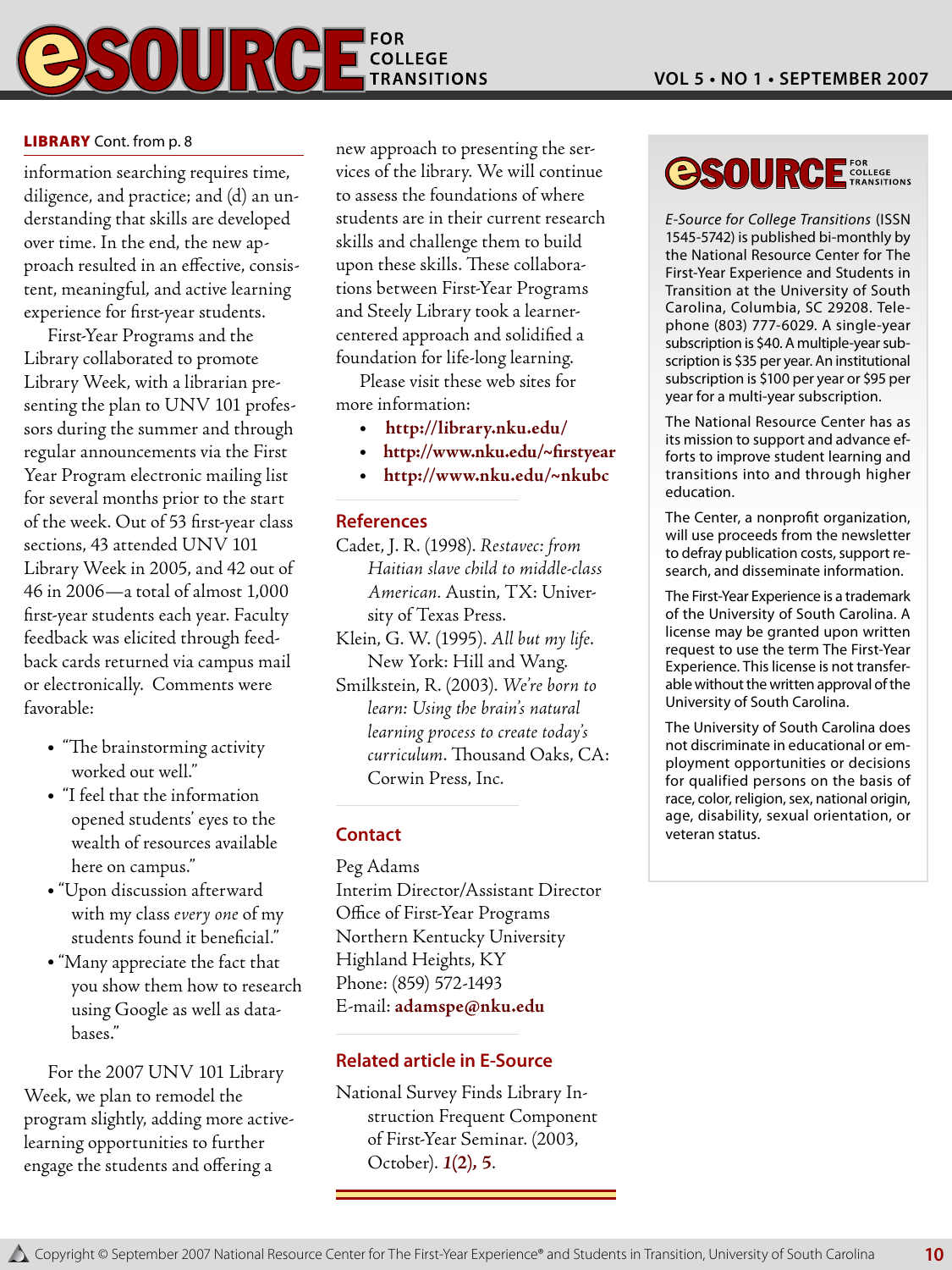# SOURCE TINGUISTIONS

# **Resource Spotlight**

M*inority Student Retention*, edited by Alan Seidman,  $\Box$  is a compilation of the best articles about the retention of students of color that have appeared in the peer-reviewed *Journal of College Student Retention: Research, Theory and Practice*. As Seidman notes, "Minority student retention continues to be a major issue in and a vexing problem for the higher education community" (2007, p.1). According to the Consortium for Student Retention Data Exchange (2005), underrepresented students of color have lower first-year retention rates than their White student peers. The articles in this collection address current challenges and provide valuable research that colleges and universities can use in their efforts to retain students of color.

The book is divided into six sections focusing on racial/ethnic populations that include: African American students, Latino/a students, Asian and Asian Pacific students, Native American students, and biracial students. The final section of the book addresses institutional responses to the challenges faced in retaining

students of color. Here are highlights from each of the sections:

#### *African American Students*

There are five articles in this section that focus on the retention of

#### Dottie Weigel

*Graduate Assistant for Publications National Resource Center for The First-Year Experience and Students in Transition University of South Carolina, Columbia, SC*

African American students. Two of the articles pertain to the retention of African American men at community colleges. Another article explores the long-term impact of retention programs on African American students in engineering, while a fourth article describes predictors of academic success and retention for African American women in college. Finally, an article by Sharon L. Holmes and colleagues, "Validating African American Students at Predominately White Institutions," focuses on how

the college environment can be "re-designed to enhance the total learning experiences of students using the principles of Rendón's (1994) validation model and Astin's (1984) theory of student involvement" (p. 88). Ideas for inclusive practices in recruitment, orientation, and in- and out-of-class experiences are also presented.

#### *Latino/a Students*

Minority Student Retention

> The two articles found in this section discuss the persistence of Latino/a undergraduates. One of the articles, "Leaking Pipeline: Issues

Impacting Latino/a College Student Retention" by John C. Hernandez and Mark A. Lopez suggests that facultystudent interaction, mentorship, and participation in student organizations are valuable assets in student persistence. Community orientation and the role of religion are also important factors to consider.

The other article, by Martha Zurita, focuses on a phenomenological study of Latino students who have not maintained continous enrollment in college. Zurita looks closely at issues affecting Latino persistence such as parental support, academic and financial issues, and home-toschool transition.

#### *Asian and Asian Pacific Students*

The sole article in this section, "Issues of College Persistence between Asian and Asian Pacific American Students" by Theresa L. Yeh, explores high rates of departure among Asian Pacific American students. In addition, strategies and approaches for improving persistence and graduation rates are presented upon a review of relevant literature. Yeh also discusses minority retention theories as well as challenges for Asian Pacific Americans.

#### *Native American Students*

The sole article in this section, "The Retention/Intervention Study of Native American Undergraduates at the University of New Mexico" by Mary Jiron Belgarde and Richard K. LoRé, examines the impact of student service programs in the retention of Native American students. Specifically, findings are presented that explain how Native American undergraduates

See RESOURCE SPOTLIGHT p. 12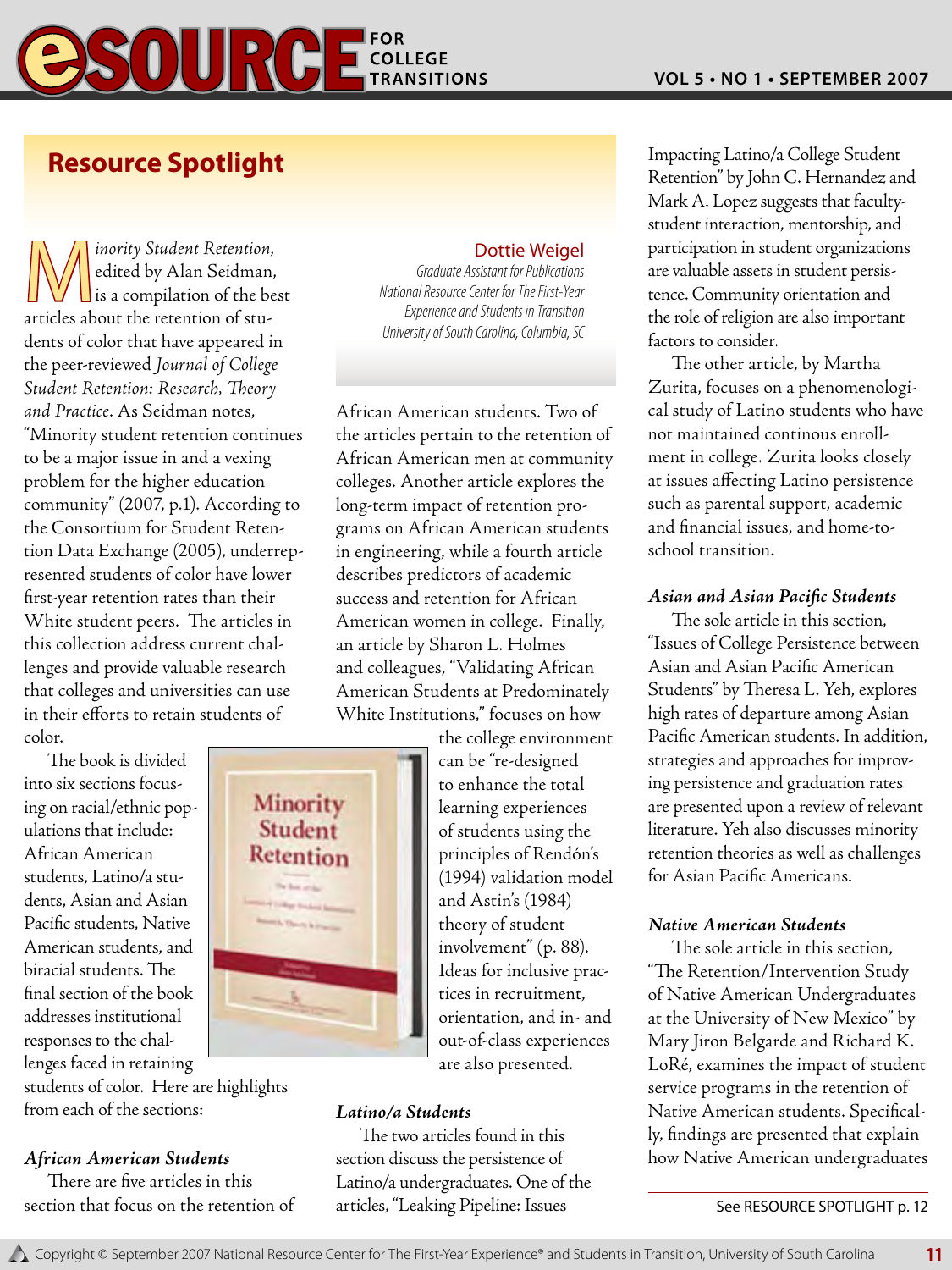

#### RESOURCE SPOTLIGHT Cont. from p. 11

used mainstream and native programs to support their persistence to graduation at the University of New Mexico.

#### *Biracial Students*

In this section, the single article, "Identifying Interventions to Improve the Retention of Biracial Students: A Case Study" by Nicole Sands and John H. Schuh, identifies themes, patterns, and trends within categories such as perceived diversity, friends in college, dating relationships, services for biracial students, and involvement with the office of minority student affairs. Their study also examined the racial identity development of the participants.

#### *Institutional Responses*

The final section of the book includes four articles that address institutional responses to retaining students of color and pulls the previous sections together by exploring the issue from a broader perspective. For example, a case study by Evon Walters, "Institutional Commitment to Diversity and Multiculturalism Through Institutional Transformation: A Study of Olivet College," discusses ways that diverse students have been integrated into the larger population at a large predominately White university.

In addressing a critically important issue in American higher education, *Minority Student Retention* presents readers with valuable research and theory that can be applied to work with students on any campus.

See RESOURCE SPOTLIGHT p. 13

## *E-Source* **Submission Guidelines**

Guidelines follow for those who would like to submit articles related to significant student transitions for consideration.

**Audience:** *E-Source* readers include academic and student affairs administrators and faculty from a variety of fields. All types of institutions are represented in the readership.

**Style:** A limited number of feature-length stories will be interspersed with shorter research briefs or news items. Tables, figures, and artwork will be included on a space-available basis. Limited references can be printed. Articles, tables, figures, and references should adhere to APA (American Psychological Association) style. Annotations of new resources should include the following: complete title of the publication, author(s) or editor(s), publisher, publication date, and complete URL if source is available online. *E-Source* does not publish endorsements of products for sale.

**Format:** Submissions should be sent via e-mail as a Microsoft Word attachment.

**Length:** Feature-length articles should be 500-1,000 words. Brief articles should be 250-500 words. Annotations of new resources should be no more than 50-100 words. The editor reserves the right to edit submissions for length.

**Copyright:** Articles shall not have been registered for copyright or published elsewhere prior to publication in *E-Source*. Photographs are welcome with a signed release form and name of photographer or copyright owner.

**Contact Information:** Contact information will be published with each article selected for publication in *E-Source*. Please include the following information with your submission: name, position title, department, institution, address, phone number, and e-mail address.

**Submissions Deadlines:** For the November issue, the deadline for submissions is September 25; for the January issue, the deadline is November 19.

Please address all questions and submissions to: Tracy Skipper, Editorial Projects Coordinator National Resource Center for The First-Year Experience and Students in Transition • University of South Carolina 1728 College Street • Columbia, SC 29208 E-mail: **tlskipper@sc.edu** Phone: (803) 777-6226 • Fax: (803) 777-9358